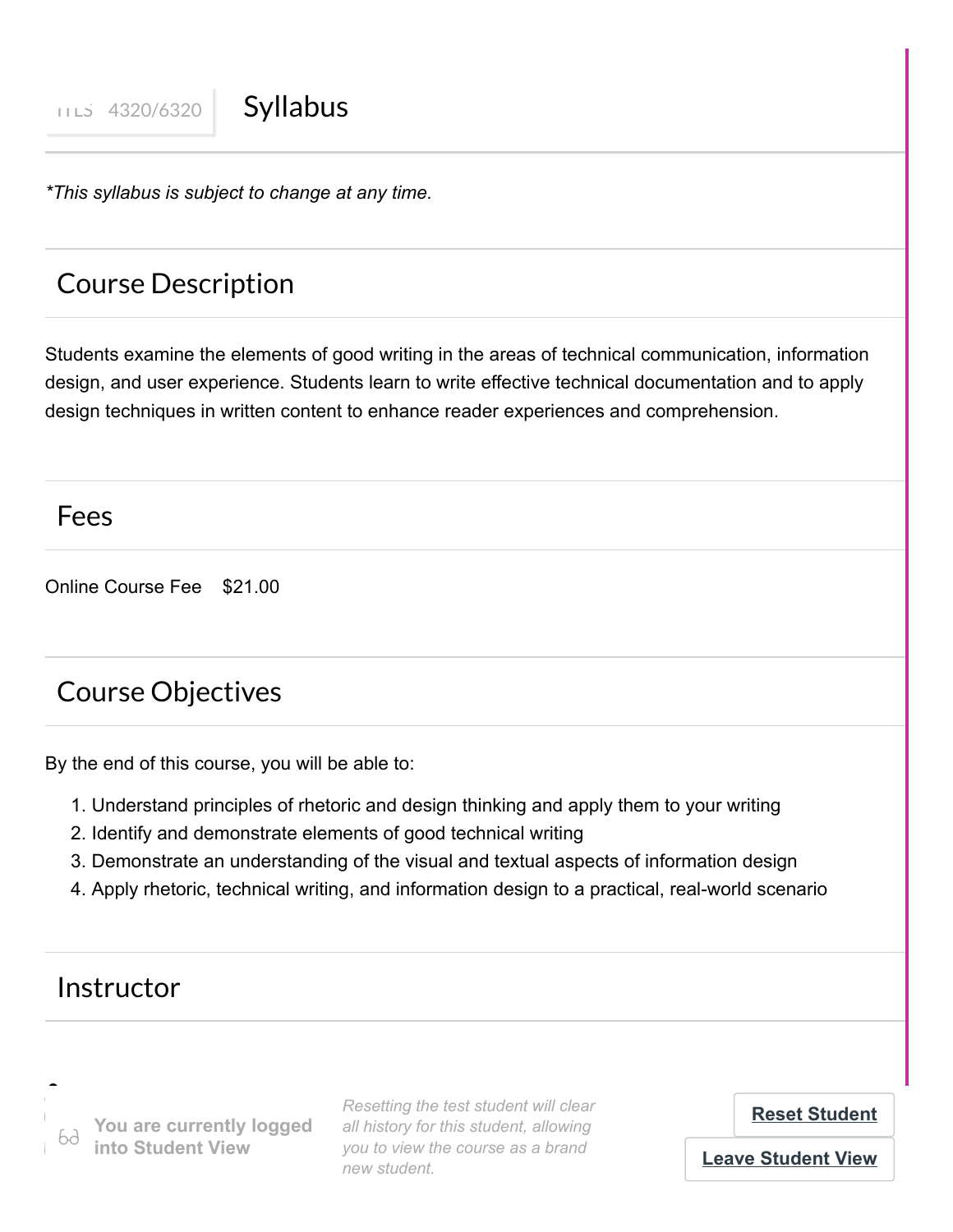

## Course Resources

All resources and readings for this course will be available within each module.

## Course Requirements

Each student will:

- 1. Complete weekly readings and lectures
- 2. Complete weekly assignments and discussions
- 3. Contribute to the learning of other students by asking questions, starting discussions, and participating in any collaborative activities.
- 4. Complete a final project and paper

## Evaluation Methods and Criteria

This course consists of weekly readings and lectures with accompanying assignments. Many assignments build toward a final project. The final paper is a justification paper where you will explain why you made certain writing and design decisions in your project.

- Assigments & Discussions 160pts
- Final project 100pts
- Final paper 50pts

Grade Scheme **You are currently logged**  $6d$ **into Student View**

*Resetting the test student will clear all history for this student, allowing you to view the course as a brand new student.*

**[Reset Student](https://usu.instructure.com/courses/703085/test_student)**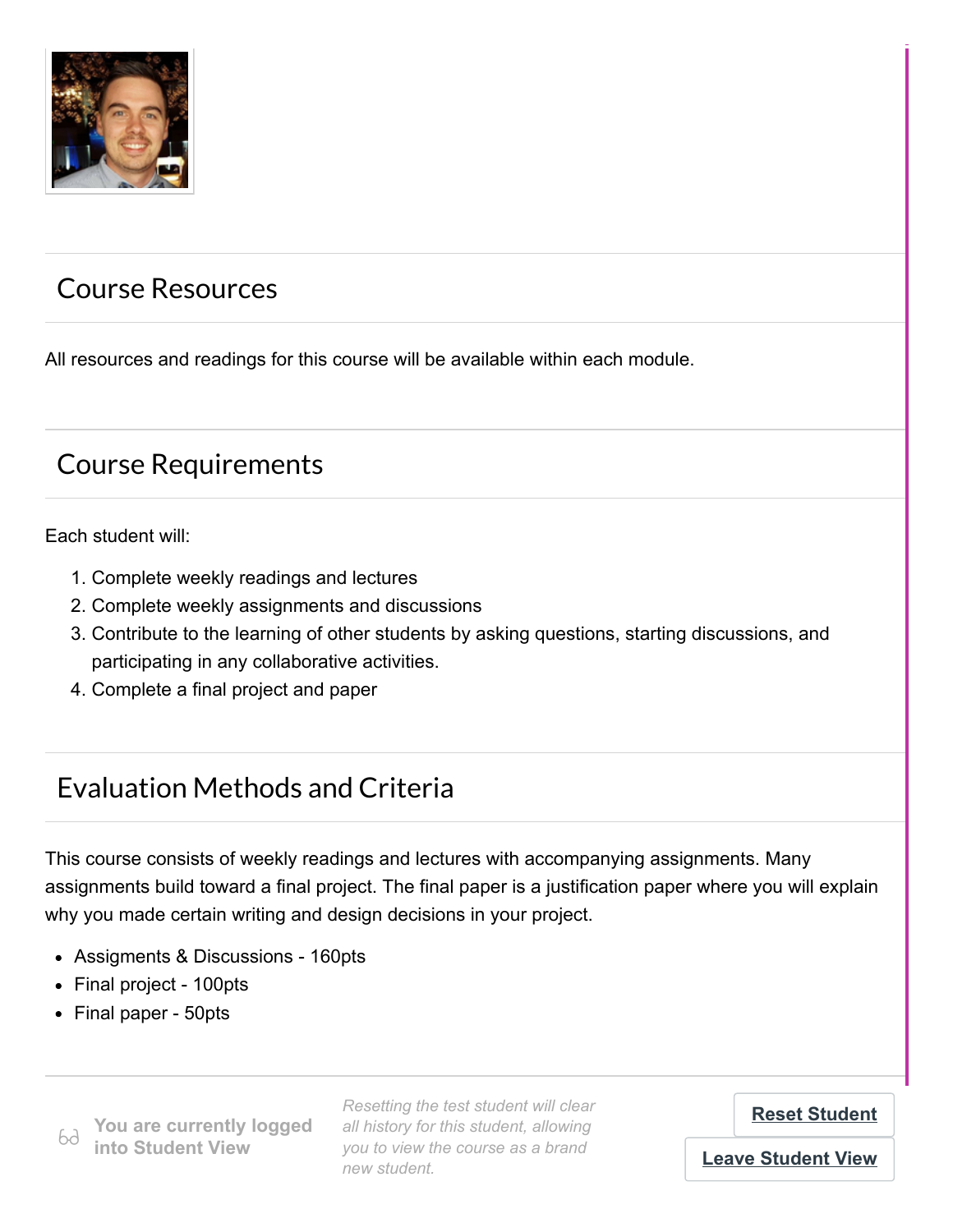The following grading standards will be used in this class:

| Grade | Range                  |
|-------|------------------------|
| A     | 100 % to 93.0%         |
| $A -$ | $<$ 93 0 % to 90 0%    |
| B+    | $<$ 90 0 % to 87 0%    |
| B     | $< 87.0$ % to 83.0%    |
| B-    | $< 83.0$ % to 80.0%    |
| $C+$  | $< 80.0$ % to 77 $0\%$ |
| C     | < 77.0 % to 73.0%      |
| $C -$ | $< 73.0 \%$ to 70.0%   |
| D+    | $< 70.0 \%$ to 67.0%   |
| D     | $< 67.0$ % to 60.0%    |
| F     | $< 59.0$ % to 0.0%     |

## Course Schedule/Outline

- **[Wk 1 Rhetoric & human-centered design](https://usu.instructure.com/courses/703085/modules/837412)**
- **[Wk 2 Technical Communication processes / The writing process](https://usu.instructure.com/courses/703085/modules/837413)**
- **[Wk 3 Professional writing overview & Signposting/Taxonomy](https://usu.instructure.com/courses/703085/modules/837414)**
- **[Wk 4 Writing in a technical communications style / Writing with precision](https://usu.instructure.com/courses/703085/modules/837415)**
- **[Wk 5 Instructions and Procedures](https://usu.instructure.com/courses/703085/modules/837416)**
- **[Wk 6 Task analysis](https://usu.instructure.com/courses/703085/modules/837417)**
- **[Wk 7 What is Information Design?](https://usu.instructure.com/courses/703085/modules/837418)**
- **[Wk 8 Gestalt Principles of Design](https://usu.instructure.com/courses/703085/modules/837419)**
- **[Wk 9 Simplification & Document Design](https://usu.instructure.com/courses/703085/modules/837420)**
- **[Wk 10 The survival of layout](https://usu.instructure.com/courses/703085/modules/837421)**
- **Wks 11 - [14 Final project and paper](https://usu.instructure.com/courses/703085/modules/837453)**

## Nonattendance Policy

### **Students May Be Dropped For Nonattendance**

69 **You are currently logged into Student View**

**If a student does not attend a class during the test student will clear Reset Student Reset Student will clear** bd **into Student View** you to view the course as a brand course. The student to do not remove *remove remove responsibility from the student view all history for this student, allowing new student.*

**Reset Student**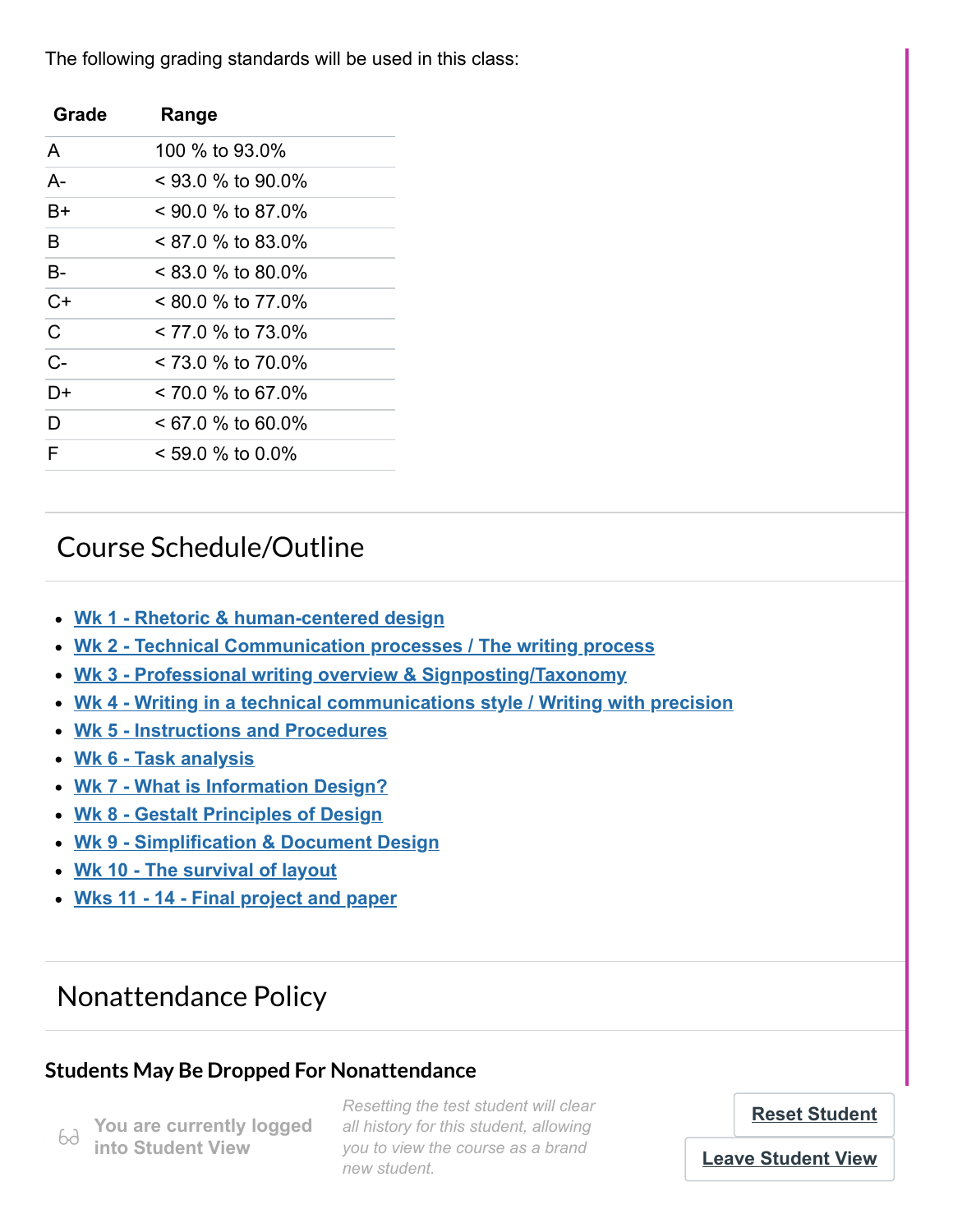*does not plan to attend.)* This option is typically used for classes that are full and the instructor is trying to make a seat available for another student, but may be considered for other courses. Requests must be made during the first 20 percent of the course and will be considered on an individual student basis. Students who are dropped from courses will be notified by the Registrar's Office through their preferred e-mail account (see **2018-2019 General Catalog [\(http://catalog.usu.edu/content.php?](http://catalog.usu.edu/content.php?catoid=12&navoid=3955) catoid=12&navoid=3955)** ).

## Assumption of Risk

All classes, programs, and extracurricular activities within the University involve some risk, and certain ones involve travel. The University provides opportunities to participate in these programs on a voluntary basis. Therefore, students should not participate in them if they do not care to assume the risks. Students can ask the respective program leaders/sponsors about the possible risks a program may generate, and if students are not willing to assume the risks, they should not select that program. By voluntarily participating in classes, programs, and extracurricular activities, a student does so at his or her own risk. General information about University Risk Management policies, insurance coverage, [vehicle use policies, and risk management forms can be found at:](http://www.usu.edu/riskmgt/) **http://www.usu.edu/riskmgt/ (http://www.usu.edu/riskmgt/)**

## Library Services

All USU students attending classes in Logan, at our Regional Campuses, or online can access all databases, e-journals, and e-books regardless of location. Additionally, the library will mail printed books to students, at no charge to them. Students can also borrow books from any Utah academic library. [Take advantage of all library services and learn more at](http://libguides.usu.edu/rc) **libguides.usu.edu/rc. (http://libguides.usu.edu/rc)**

## Online Course Fee

A fee of \$15 per credit is applied to all online courses to sustain current digital technologies and support

69 **You are currently logged into Student View**

services required for engaging and effective online learning. *Resetting the test student will clear all history for this student, allowing you to view the course as a brand new student.*

**[Reset Student](https://usu.instructure.com/courses/703085/test_student)**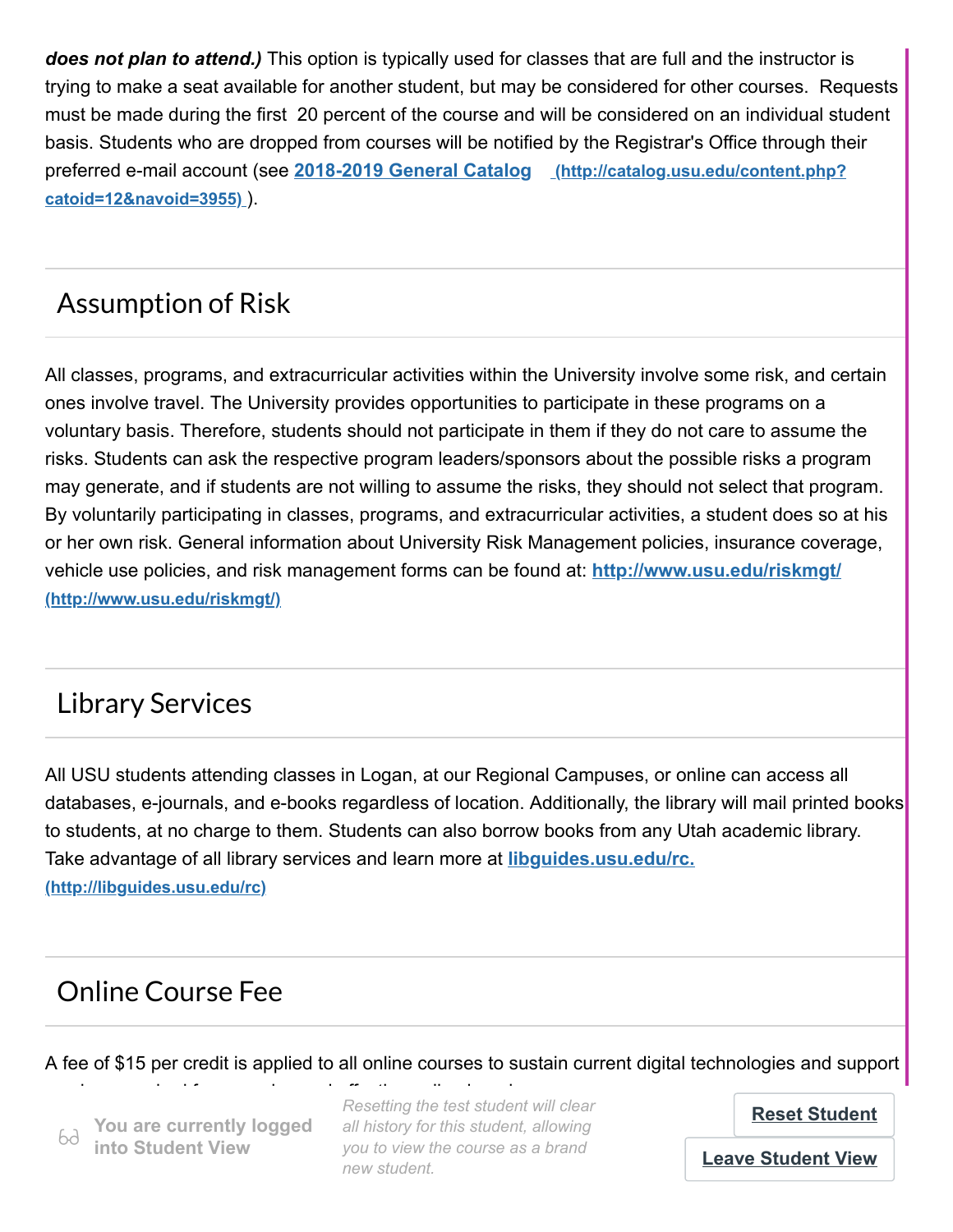Utah State University supports the principle of freedom of expression for both faculty and students. The University respects the rights of faculty to teach and students to learn. Maintenance of these rights requires classroom conditions that do not impede the learning process. Disruptive classroom behavior will not be tolerated. An individual engaging in such behavior may be subject to disciplinary action. Read **Student Code Article V Section V-3 [\(https://studentconduct.usu.edu/studentcode/article5\)](https://studentconduct.usu.edu/studentcode/article5)** for more information.

## **University Policies & Procedures**

#### **COVID-19 Classroom Accommodations**

If you face COVID-19 related challenges and feel you need accommodations, you must request those [accommodations by filling out the](https://www.usu.edu/covid-19/questionnaire/index.php) **COVID-19 Questionnaire (https://www.usu.edu/covid-19/questionnaire/index.php)** . Upon doing so, the University **COVID CARE Team [\(https://www.usu.edu/covid-19/if-you-are-sick/care-team.php\)](https://www.usu.edu/covid-19/if-you-are-sick/care-team.php)** will contact you to determine your needs and how to support you. The CARE Team will also contact your instructors and provide important direction on how best to accommodate your needs. For additional reference, please see USU's **Attendance and Excused Absence [\(https://catalog.usu.edu/content.php?catoid=12&navoid=3160\)](https://catalog.usu.edu/content.php?catoid=12&navoid=3160)** policy and the **[COVID-19 Classroom Accommodations](https://www.usu.edu/covid-19/operations/accomodations) (https://www.usu.edu/covid-19/operations/accomodations)** page.

#### **Reducing COVID-19 Risk**

You can help keep classes, events, and activities happening in person this semester by following these steps:

- 1. **Get vaccinated if you're able.** Vaccines are the best available tool to help stop the spread of COVID-19. They are safe, free, and easy to access.
- 2. **If you are vaccinated, let USU know.** Please **upload your proof of full vaccination (http://aggiehealth.usu.edu/)** [to AggieHealth. If you are exposed to COVID-19, USU's case](http://aggiehealth.usu.edu/) containment will not require you to quarantine if they know you are vaccinated and you do not have symptoms.
- 3. **Stay home if you're sick** and get tested for COVID-19 if you have symptoms or have been

69. **into Student View**

exposed. It's important to not bring any interess to not bring any illness to campus. It's important to campus<br>In the campus of the campus of the campus of the campus of the campus of the campus of the campus of the campu **Public state in the commendity logged** all history for this student, allowing **and the second vaccinate wear Reset Stud** into Student View you to view the course as a brand *Resetting the test student will clear new student.*

**[Reset Student](https://usu.instructure.com/courses/703085/test_student)**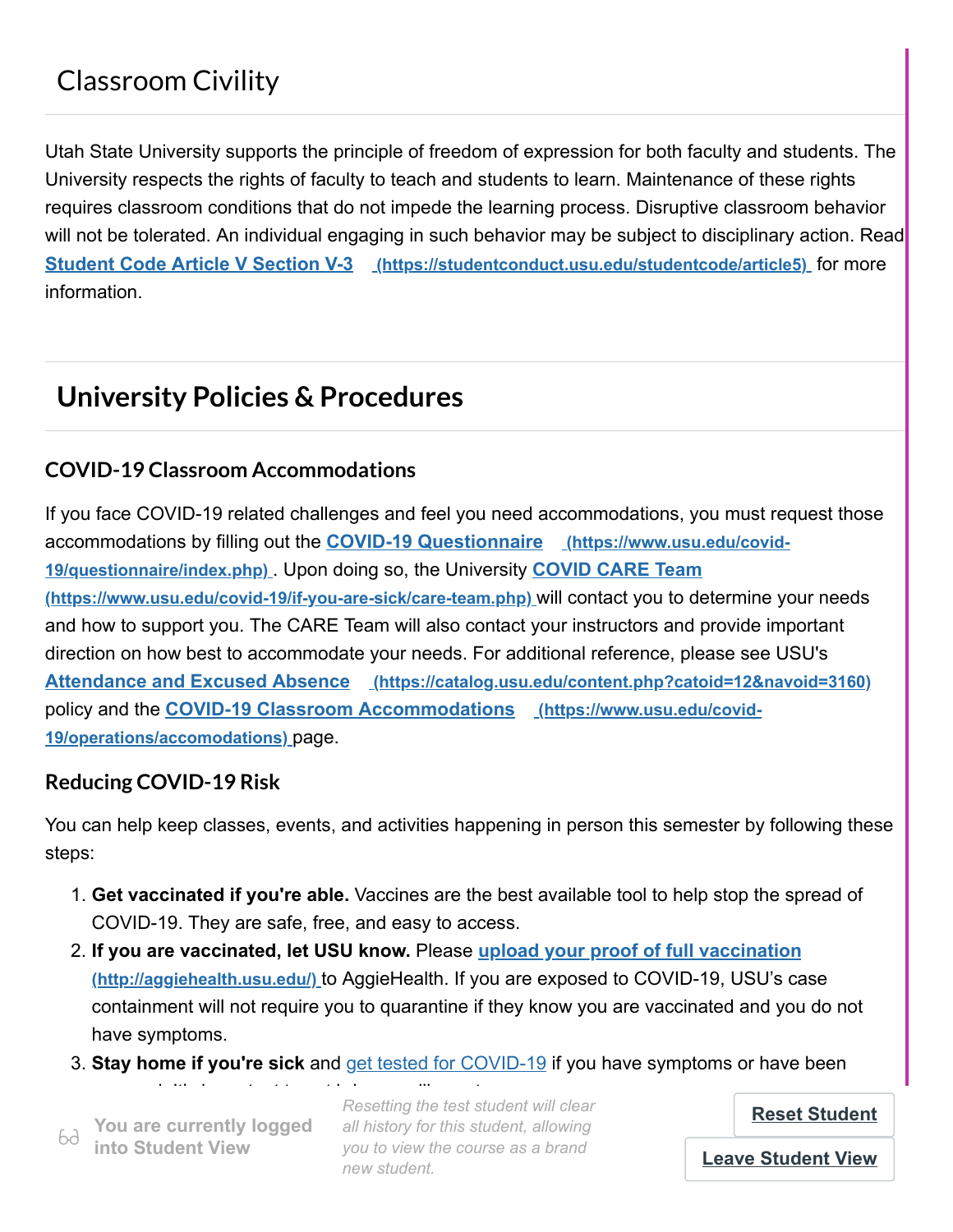If USU's COVID Case Containment team identifies an uncontained situation in the classroom, you will be notified of any temporary changes to your course delivery method through a Canvas announcement. Please make sure you are receiving immediate notifications of new Canvas announcements. The [situation will be handled according to protocols on the](https://www.usu.edu/covid-19/students/classroom-exposure) **COVID Classroom Exposure (https://www.usu.edu/covid-19/students/classroom-exposure)** page.

#### **Class Seating Charts (For In-Person Classes)**

In classes with more than 10 students, a seating chart will be used to track where you are sitting. After the first week of classes, your instructor will tell you how to enter your seat number in Canvas. **You must sit in the same seat for the rest of the semester.** This is extremely important for tracking cases of COVID-19 and helping classes remain in person.

### **Academic Freedom and Professional Responsibilities**

Academic freedom is the right to teach, study, discuss, investigate, discover, create, and publish freely. Academic freedom protects the rights of faculty members in teaching and of students in learning. Freedom in research is fundamental to the advancement of truth. Faculty members are entitled to full freedom in teaching, research, and creative activities, subject to the limitations imposed by professional responsibility. **Faculty Code Policy #403 [\(http://www.usu.edu/hr/files/uploads/Policies/403.pdf\)](http://www.usu.edu/hr/files/uploads/Policies/403.pdf)** further defines academic freedom and professional responsibilities.

### **Academic Integrity – "The Honor System"**

Each student has the right and duty to pursue his or her academic experience free of dishonesty. To enhance the learning environment at Utah State University and to develop student academic integrity, each student agrees to the following Honor Pledge:

*"I pledge, on my honor, to conduct myself with the foremost level of academic integrity."*  A student who lives by the Honor Pledge is a student who does more than not cheat, falsify, or plagiarize. A student who lives by the Honor Pledge:

- Espouses academic integrity as an underlying and essential principle of the Utah State University community;
- Understands that each act of academic dishonesty devalues every degree that is awarded by this institution; and
- Is a welcomed and valued member of Utah State University.

### **Academic Dishonesty**

The instructor of this course will take appropriate actions in response to Academic Dishonesty, as defined the University's Student Code. Acts of academic dishonesty include but are not limited to:

**Changing** the test student will clear<br> **Poset Student** all **You are currently logged** all history for this student, allowing and any **activity.** *you to view the course as a brand new student.*

**Reset Student**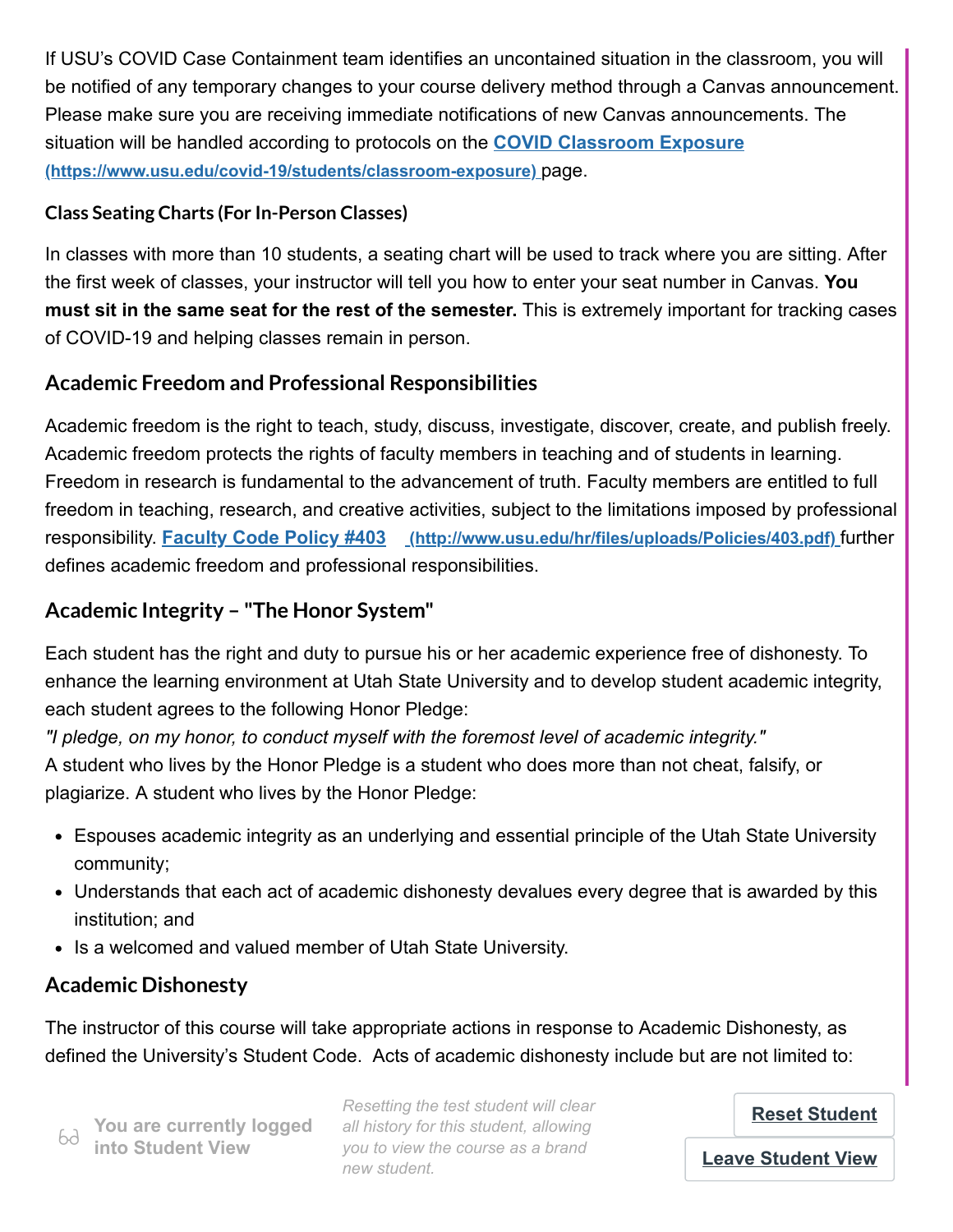- Working in a group when the instructor has designated that the quiz, test, examination, or any other academic exercise or activity be done "individually;"
- $\circ$  Depending on the aid of sources beyond those authorized by the instructor in writing papers, preparing reports, solving problems, or carrying out other assignments;
- Substituting for another student, or permitting another student to substitute for oneself, in taking an examination or preparing academic work;
- Acquiring tests or other academic material belonging to a faculty member, staff member, or another student without express permission;
- o Continuing to write after time has been called on a quiz, test, examination, or any other academic exercise or activity;
- $\circ$  Submitting substantially the same work for credit in more than one class, except with prior approval of the instructor; or engaging in any form of research fraud.
- **Falsification**: altering or fabricating any information or citation in an academic exercise or activity.
- **Plagiarism**: representing, by paraphrase or direct quotation, the published or unpublished work of another person as one's own in any academic exercise or activity without full and clear acknowledgment. It also includes using materials prepared by another person or by an agency engaged in the sale of term papers or other academic materials.

For additional information go to: **[ARTICLE VI. University Regulations Regarding Academic Integrity](https://studentconduct.usu.edu/studentcode/article6) (https://studentconduct.usu.edu/studentcode/article6)**

### **Discrimination and Sexual Misconduct**

#### **General Overview**

[USU strives to provide an environment for students and employees that is free from](https://www.usu.edu/equity/non-discrimination.php) **discrimination (https://www.usu.edu/equity/non-discrimination.php)** and **sexual misconduct [\(https://www.usu.edu/equity/sexual-misconduct/Sexual-Misconduct-Terms.php\)](https://www.usu.edu/equity/sexual-misconduct/Sexual-Misconduct-Terms.php)** . If you experience sexual misconduct or discrimination at any point during the semester inside or outside of class, you are encouraged to contact the **USU Title IX Coordinator (https://www.usu.edu/equity/sexualmisconduct/Title-IX-Coordinator.php)** [via Old Main room 161 in Logan,](https://www.usu.edu/equity/sexual-misconduct/Title-IX-Coordinator.php) **435-797-1266 [\(tel:1-435-797-1266\)](tel:1-435-797-1266)** , **titleix@usu.edu [\(mailto:titleix@usu.edu\)](mailto:titleix@usu.edu)** , or at **equity.usu.edu/report (https://www.usu.edu/equity/report.php)** [. You can learn more about the USU](https://www.usu.edu/equity/report.php) resources available for [individuals who have experienced sexual misconduct at](https://www.usu.edu/sexual-respect/) **sexualrespect.usu.edu (https://www.usu.edu/sexual-respect/)** . Resources for individuals who have experienced discrimination are listed at **equity.usu.edu/resources [\(https://www.usu.edu/equity/resources\)](https://www.usu.edu/equity/resources)** .

#### **Required Reporting of Sexual Misconduct**

The instructor is designated by USU as a "**reporting employee (https://www.usu.edu/equity/sexual-**

**You are currently logged into Student View**

**misconduct/employees.php)** [." This means that if you share information about](https://www.usu.edu/equity/sexual-misconduct/employees.php) **sexual misconduct (i)** You are currently logged all history for this student, allowing **Reset Stude** be sex-particle currently logged an instery for this student, allowing<br>**be into Student View** you to view the course as a brand *Resetting the test student will clear new student.*

**[Reset Student](https://usu.instructure.com/courses/703085/test_student)**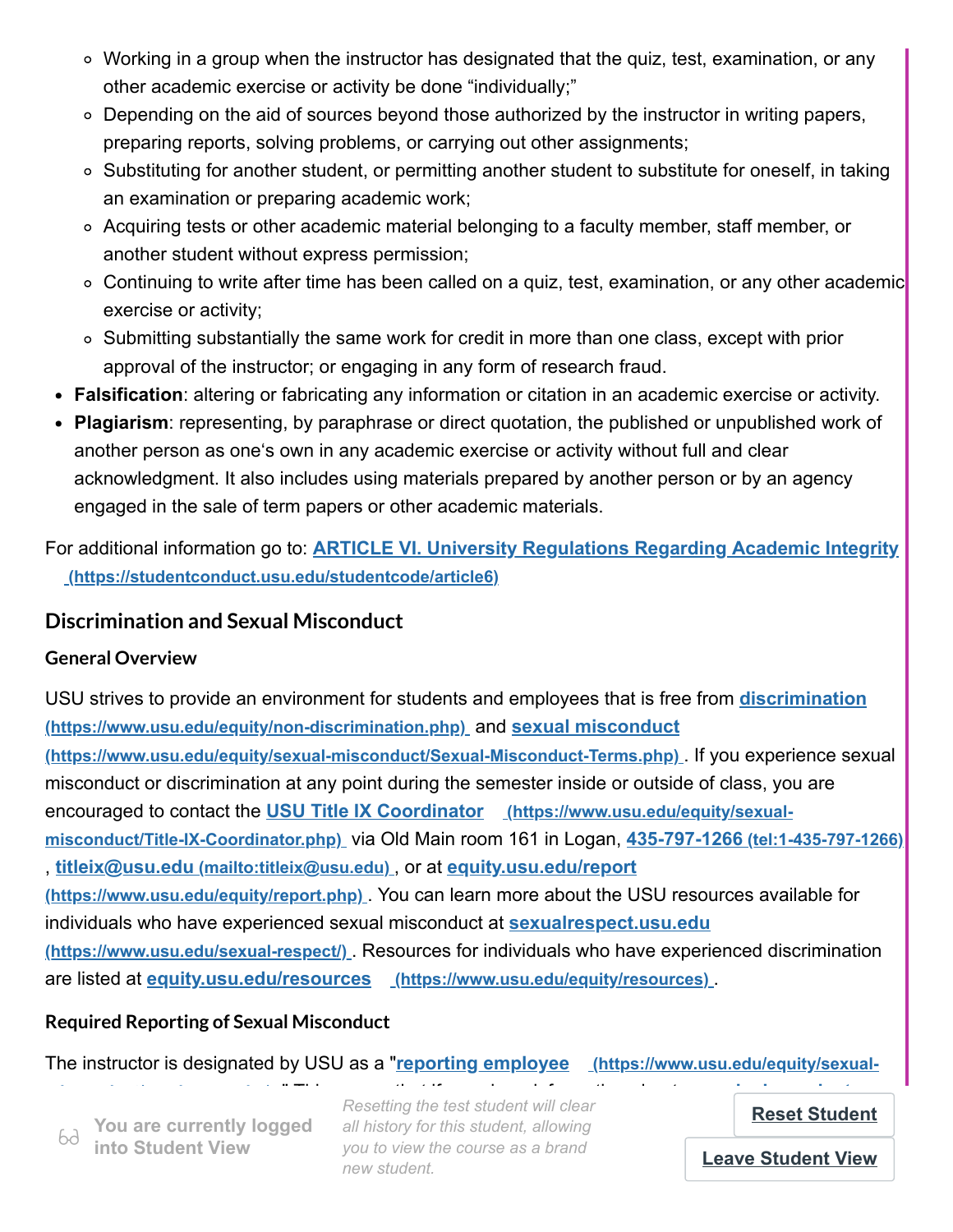information to the **USU Title IX Coordinator** [\(https://www.usu.edu/equity/sexual-misconduct/Title-IX-](https://www.usu.edu/equity/sexual-misconduct/Title-IX-Coordinator.php)**Coordinator.php)** [. The instructor is also required to tell you about](https://www.usu.edu/sexual-respect/resources.php) **designated confidential resources**

**(https://www.usu.edu/sexual-respect/resources.php)** , **supportive measures [\(https://www.usu.edu/equity/Supportive-Measures.php\)](https://www.usu.edu/equity/Supportive-Measures.php)** , and **how you can file a report (https://www.usu.edu/equity/report.php)** with the USU Title IX Coordinator.

### **Withdrawal Policy and "I" Grade Policy**

Students are required to complete all courses for which they are registered by the end of the semester. In some cases, a student may be unable to complete all of the coursework because of extenuating circumstances, but not due to poor performance or to retain financial aid. The term 'extenuating' circumstances includes: (1) incapacitating illness which prevents a student from attending classes for a minimum period of two weeks, (2) a death in the immediate family, (3) financial responsibilities requiring a student to alter a work schedule to secure employment, (4) change in work schedule as required by an employer, or (5) other emergencies deemed appropriate by the instructor.

### **Students with Disabilities**

USU welcomes students with disabilities. If you have, or suspect you may have, a physical, mental health, or learning disability that may require accommodations in this course, please contact the **[Disability Resource Center \(DRC\)](http://www.usu.edu/drc/) (http://www.usu.edu/drc/)** as early in the semester as possible (University Inn # 101, (435) 797‐2444, **drc@usu.edu [\(mailto:drc@usu.edu\)](mailto:drc@usu.edu)** ). All disability related accommodations must be approved by the DRC. Once approved, the DRC will coordinate with faculty to provide accommodations.

Students who are at a higher risk for complications from COVID-19 or who contract COVID-19 may also be eligible for accommodations.

### **Respect for Diversity**

Regardless of intent, careless or ill-informed remarks can be offensive and hurtful to others and detract from the learning climate. If you feel uncomfortable in a classroom due to offensive language or actions by an instructor or student(s) regarding ethnicity, gender, or sexual orientation, contact:

- Division of Student Affairs: **[https://studentaffairs.usu.edu](https://studentaffairs.usu.edu/) (https://studentaffairs.usu.edu/)** , (435) 797-1712, **studentservices@usu.edu [\(mailto:studentservices@usu.edu\)](mailto:studentservices@usu.edu)** , TSC 220
- Student Legal Services: **[https://ususa.usu.edu/student-association/student-advocacy/legal](https://ususa.usu.edu/student-association/student-advocacy/legal-services)services (https://ususa.usu.edu/student-association/student-advocacy/legal-services)** , (435) 797- 2912, TSC 326,
- Access and Diversity: **[http://accesscenter.usu.edu](http://accesscenter.usu.edu/) (http://accesscenter.usu.edu/)** , (435) 797- 1728, **access@usu.edu [\(mailto:access@usu.edu\)](mailto:access@usu.edu)** ; TSC 315

**into Student View**

*Resetting the test student will clear* **(b)** You are currently logged all history for this student, allowing<br>bd into Student View *West all history for this student, allowing you to view the course as a brand new student.*

**[Reset Student](https://usu.instructure.com/courses/703085/test_student)**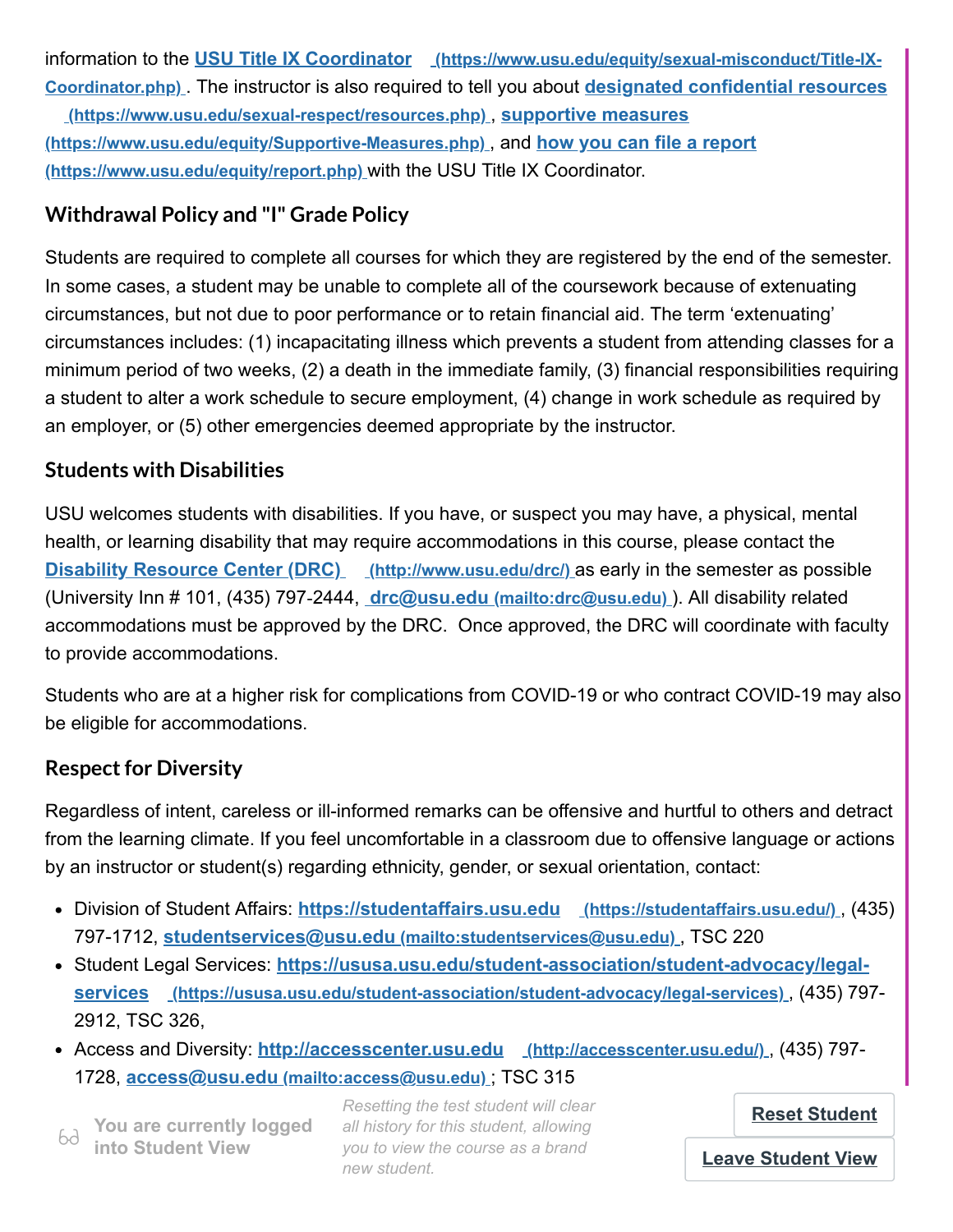- LGBTQA Programs: **[http://accesscenter.usu.edu/lgbtqa](http://accesscenter.usu.edu/lgbtqa/) (http://accesscenter.usu.edu/lgbtqa/)** , (435) 797-1728, TSC 3145
- Provost's Office Diversity Resources: **[https://www.usu.edu/provost/diversity](https://www.usu.edu/provost/diversity/) (https://www.usu.edu/provost/diversity/)** , (435) 797-8176

You can learn about your student rights by visiting: The Code of Policies and Procedures for Students at Utah State University: **[https://studentconduct.usu.edu/studentcode](https://studentconduct.usu.edu/studentcode/) (https://studentconduct.usu.edu/studentcode/)**

#### **Grievance Process**

Students who feel they have been unfairly treated may file a grievance through the channels and procedures described in the Student Code: **Article VII [\(https://studentconduct.usu.edu/studentcode/article7\)](https://studentconduct.usu.edu/studentcode/article7)** .

### **Full details for USU Academic Policies and Procedures can be found at:**

- **Student Conduct [\(http://www.usu.edu/studentconduct\)](http://www.usu.edu/studentconduct)**
- **Student Code [\(https://studentconduct.usu.edu/studentcode/\)](https://studentconduct.usu.edu/studentcode/)**
- **Academic Integrity [\(https://studentconduct.usu.edu/studentcode/article6\)](https://studentconduct.usu.edu/studentcode/article6)**
- **[USU Academic Policies and Procedures](http://catalog.usu.edu/content.php?catoid=4&navoid=546) (http://catalog.usu.edu/content.php? catoid=4&navoid=546)**
- **[Academic Freedom and Professional Responsibility Policy](http://www.usu.edu/hr/files/uploads/Policies/403.pdf) (http://www.usu.edu/hr/files/uploads/Policies/403.pdf)**

#### **Emergency Procedures**

In the case of a drill or real emergency, classes will be notified to evacuate the building by the sound of the fire/emergency alarm system or by a building representative. In the event of a disaster that may interfere with either notification, evacuate as the situation dictates (i.e., in an earthquake when shaking ceases or immediately when a fire is discovered). Turn off computers and take any personal items with you. Elevators should not be used; instead, use the closest stairs.

### **Mental Health**

Mental health is critically important for the success of USU students. As a student, you may experience a range of issues that can cause barriers to learning, such as strained relationships, increased anxiety, alcohol/drug problems, feeling down, difficulty concentrating and/or lack of motivation. These mental health concerns or stressful events may lead to diminished academic performance or reduce your ability to participate in daily activities. Utah State University provides free services for students to assist them with addressing these and other concerns. You can learn more about the broad range of confidential

**Example 2 into Student View You are currently logged**

**Example on cancelling and Counseling and Preset Student will clear Connect Stude** *all history for this student, allowing you to view the course as a brand new student.*

**[Reset Student](https://usu.instructure.com/courses/703085/test_student)**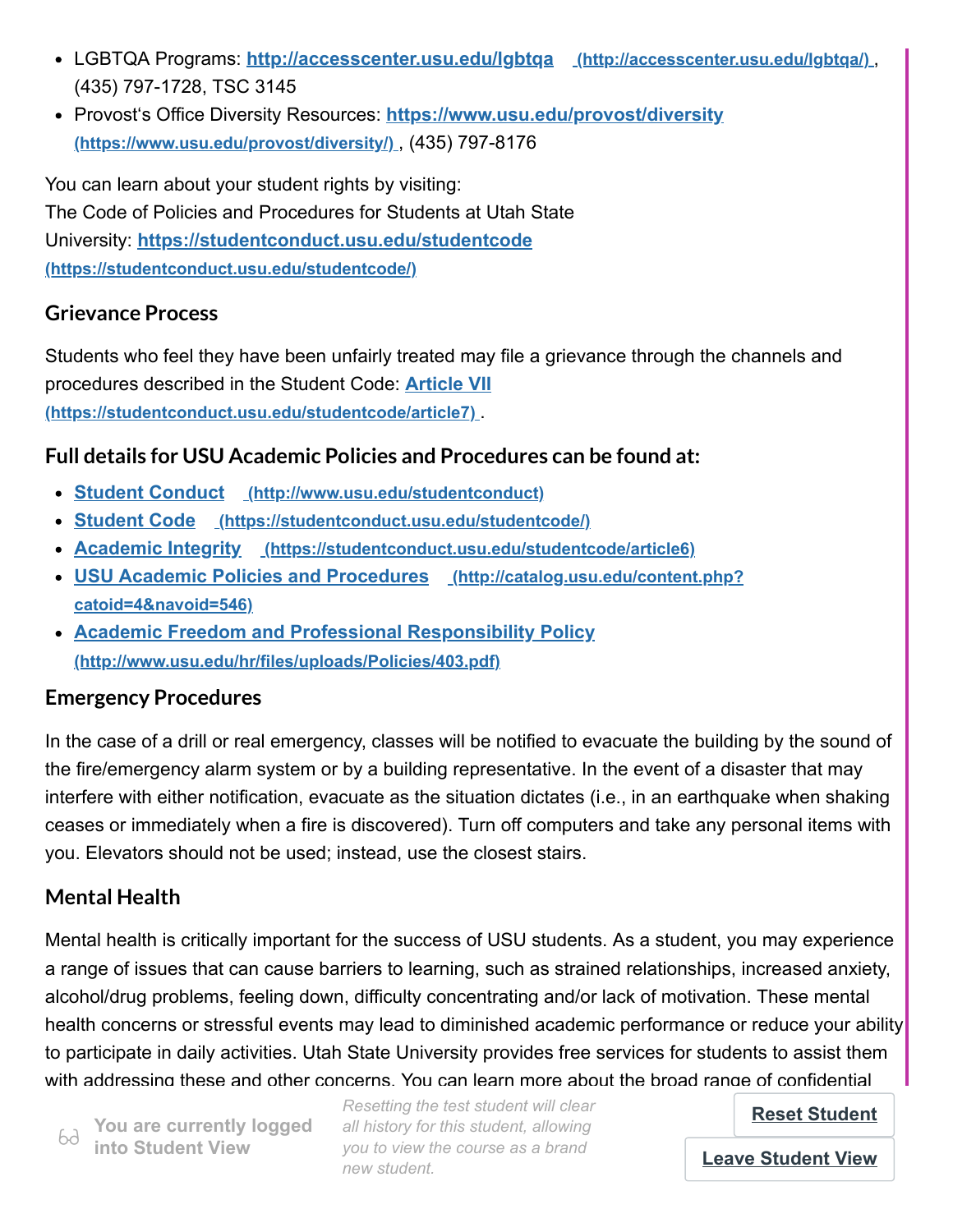#### Students are also encouraged to download the **"SafeUT App"**

**[\(https://healthcare.utah.edu/uni/programs/safe-ut-smartphone-app\)](https://healthcare.utah.edu/uni/programs/safe-ut-smartphone-app)** to their smartphones. The SafeUT application is a 24/7 statewide crisis text and tip service that provides real-time crisis intervention to students through texting and a confidential tip program that can help anyone with emotional crises, bullying, relationship problems, mental health, or suicide related issues.

# Course Summary:

| <b>Date</b>                                         | <b>Details</b>                                                                                                                                                                 | <b>Due</b>                                        |
|-----------------------------------------------------|--------------------------------------------------------------------------------------------------------------------------------------------------------------------------------|---------------------------------------------------|
| Wed Jan 12, 2022                                    | <mark>Say hi!</mark><br>due by 11:59pm (https://usu.instructure.com/courses/703085/assignments/3583694)                                                                        |                                                   |
| Sun Jan 16, 2022                                    | <b>B</b> Try a rhetorical analysis<br>https://usu.instructure.com/courses/703085/assignments/3583712                                                                           | due by 11:59pm                                    |
| Sun Jan 23, 2022                                    | <b>B</b> Technical writing and design<br>thinking<br>(https://usu.instructure.com/courses/703085/assignments/3583711)                                                          | due by 11:59pm                                    |
| Sun Jan 30, 2022                                    | <b>E</b> Taxonomy and signposting:<br><b>Create an outline of this very</b><br>poorly written how-to guide<br>(https://usu.instructure.com/courses/703085/assignments/3583710) | due by 11:59pm                                    |
| Sun Feb 6, 2022                                     | <b>E</b> <sup><i>k</i></sup> Revise for clarity<br>due by 11:59pm (https://usu.instructure.com/courses/703085/assignments/3583708)                                             |                                                   |
| Sun Feb 13, 2022                                    | P <sup>2</sup> Rewrite the poorly written<br><b>Facebook how-to guide.</b><br>(https://usu.instructure.com/courses/703085/assignments/3583709)                                 | due by 11:59pm                                    |
| Sun Feb 20, 2022                                    | P <sup>2</sup> Complete a task analysis<br>due by 11:59pm<br>https://usu.instructure.com/courses/703085/assignments/3583699)                                                   |                                                   |
| Sun Feb 27, 2022                                    | <b>E</b> How has Information Design<br>affected you?<br>(https://usu.instructure.com/courses/703085/assignments/3583695)                                                       | due by 11:59pm                                    |
| You are currently logged<br>69<br>into Student View | Resetting the test student will clear<br>all history for this student, allowing<br>you to view the course as a brand<br>new student.                                           | <b>Reset Student</b><br><b>Leave Student View</b> |